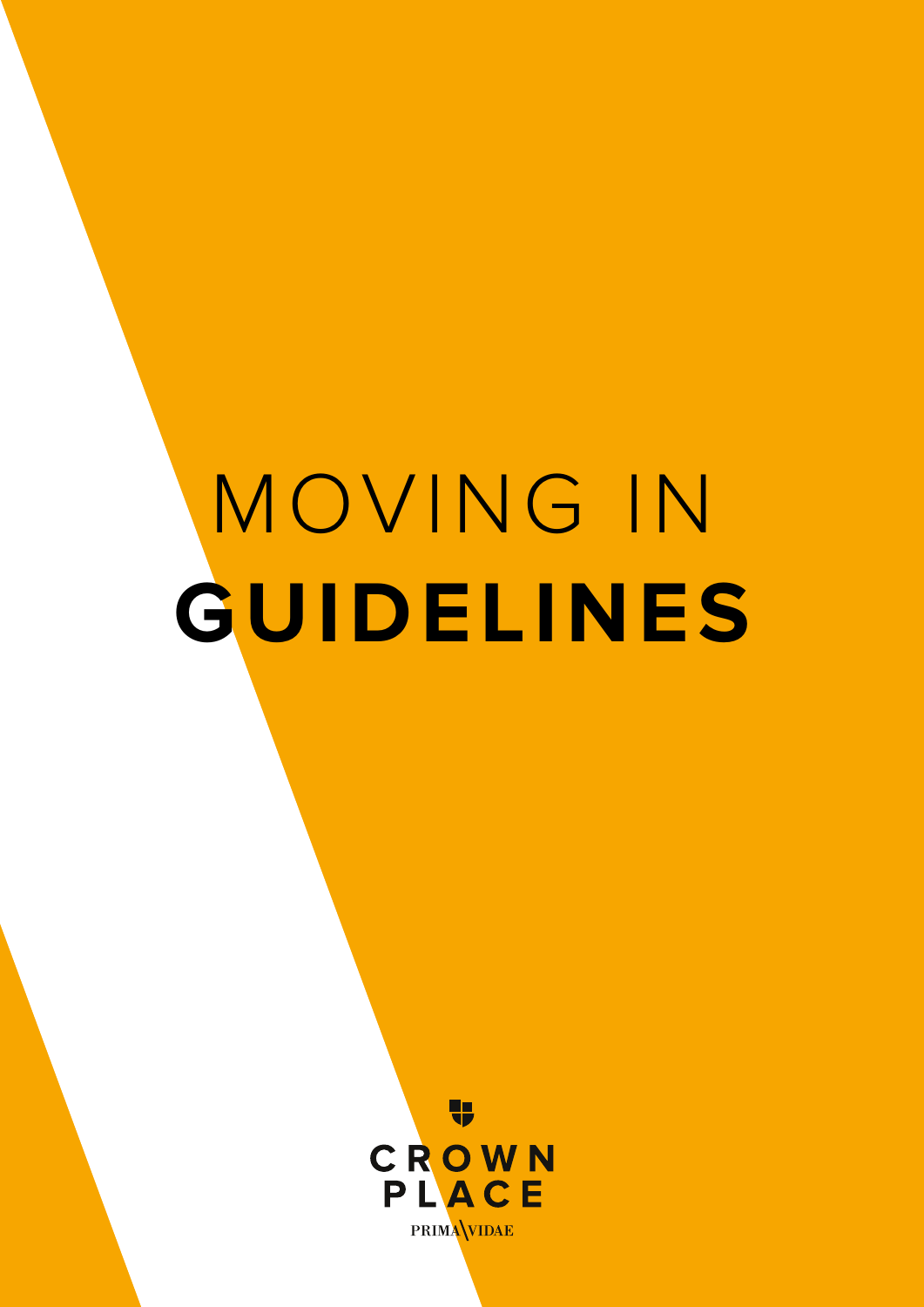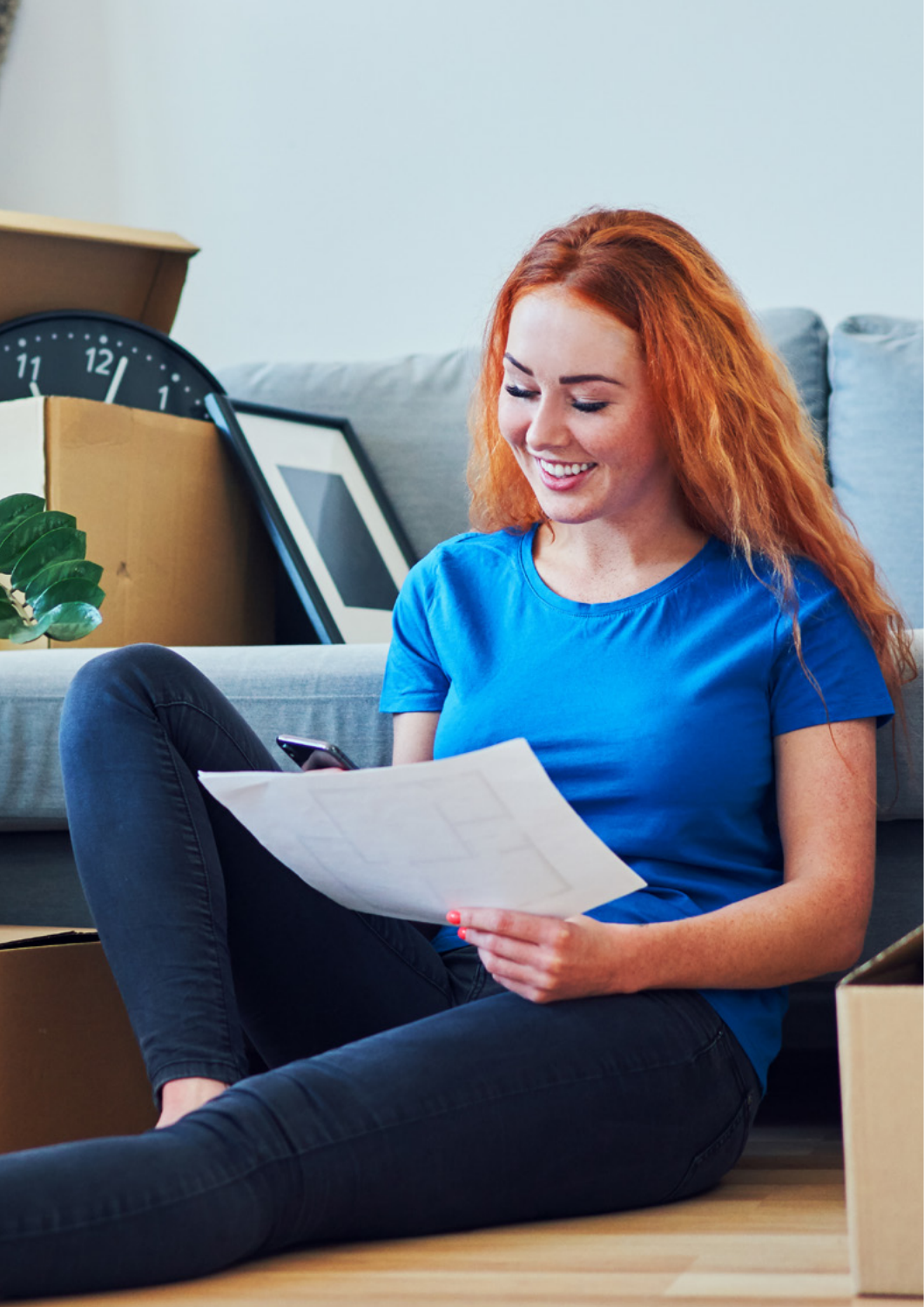## **WELCOME TO CROWN PLACE FOR THE 2021-2022 ACADEMIC YEAR**

#### **Hi.**

We are really looking forward to welcoming you to Crown Place Cardiff in a few weeks, and just to ensure you have all the information you need before you move in, we have put together some helpful guidelines.

Move in weekend at Crown Place Cardiff is scheduled for the 10th and 11th of September, and staff members from Collegiate will be available to issue keys and show you to your new home from 9am - 5pm.

Don't worry if you are not able to move in on the dedicated 'move in weekend', you can still pick up your keys from Monday 12th September 9am - 5pm. Please just contact the helpful on-site team to make an appointment to collect your keys.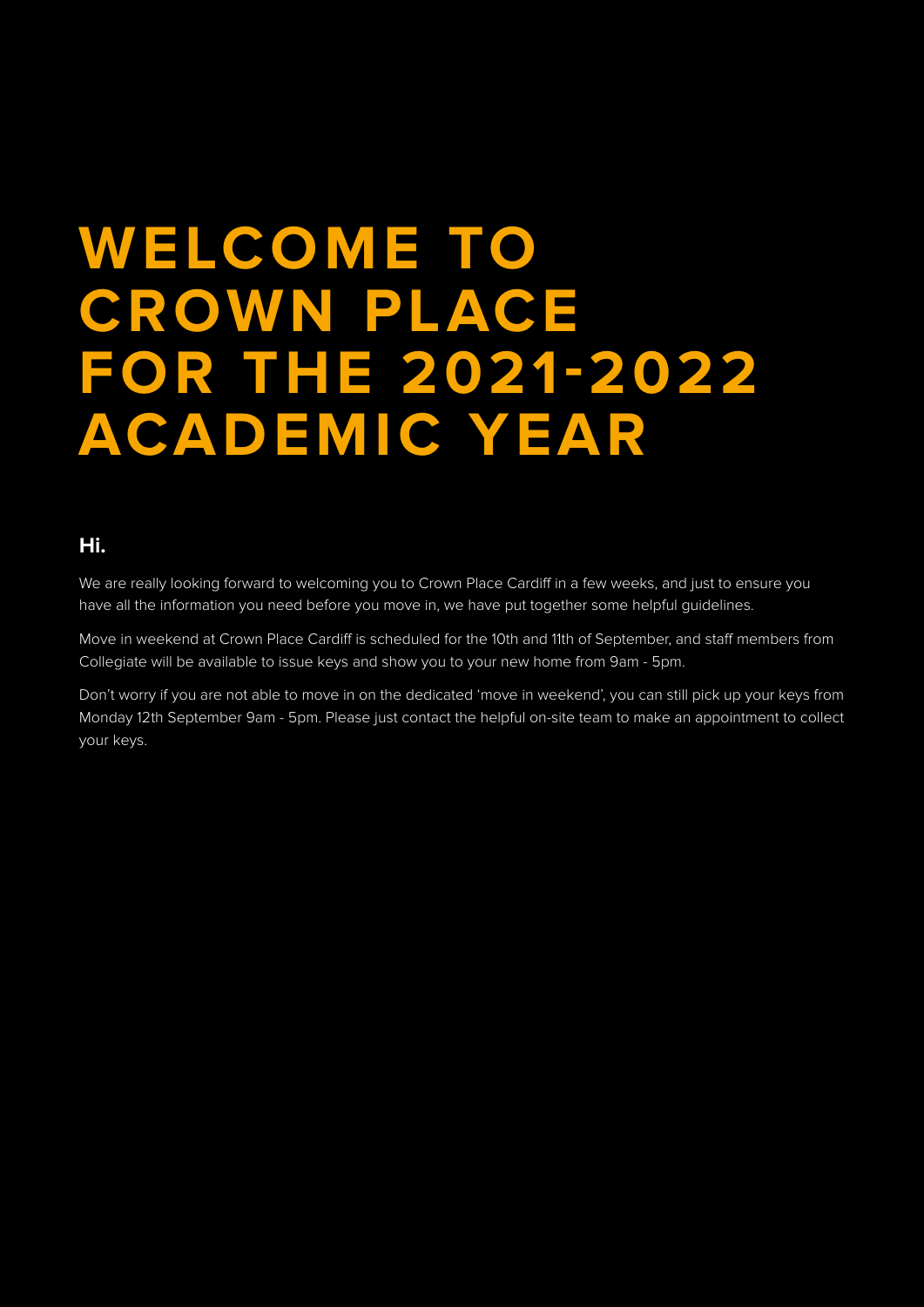## **GENERAL INFORMATION**

#### **Travelling**

If you need advice on how to get to your accommodation, or help with the closest car park then please contact **crownplacecardiff@collegiate-ac.com** and the accommodation team will be able to help.

The following travel times are approximate.

Heathrow Airport - 2 hours 30 minute drive/taxi or 2 hours 45 minutes by train Gatwick Airport - 3 hour drive/taxi or 3 hours 30 minutes by train Cardiff Airport - 36 minute drive/taxi or 1 hour 3 minutes by train Bristol Airport - 1 hour 18 minute drive/taxi or 2 hours by train

#### **Car Parking**

There is no parking places at Crown Place Cardiff. However there is a pay and display car park located close by:

• NCP Car Park Cardiff Dumfries Place

#### **Covid secure promise**

The most important thing to us here at Collegiate has always been, and continues to be, the safety and well-being of our tenants and staff. After the events of 2020, we are even more committed to creating the most safe and secure environment possible that you can be proud to call home.

As a result, we have made some positive changes to our Check-In process, as well as how the site operates, so that you can feel happy and secure in your new home.

#### **Checking in**

#### **Prior to check-in**

To make your Check-In process as smooth as possible, you will be required to complete the following on your Collegiate Portal:

- Sign your Tenancy Agreement
- Send copies of student identification documents
- Pay your rent amount as per your contract
- Read and sign your Welcome Information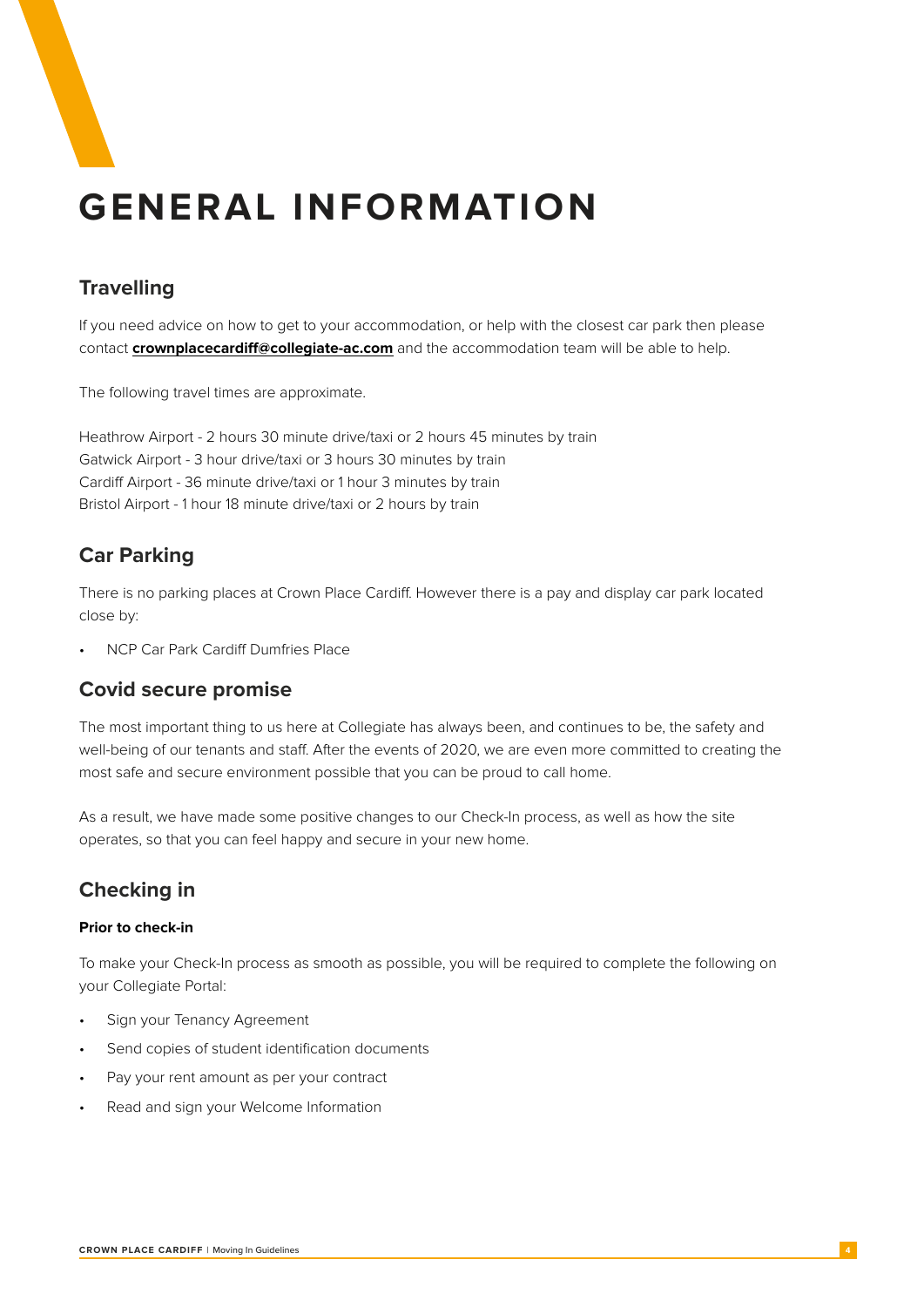#### **Allocated check-in slots**

Next you will be able to book a Check-In slot on a first-come first-served basis.

#### **Check-in at your accommodation**

On the date and time of your Check-In Slot you will be guided by your friendly site team to the Check-In desk where you will be given your keys to check in to your new home.

#### **Designated Service Stations**

If you have any questions during your Check-In day please head straight to your Customer Services Desk on site where our team will be on hand to answer any questions. Signage and more information regarding the location of this will be given at your accommodation on the day of your Check-In.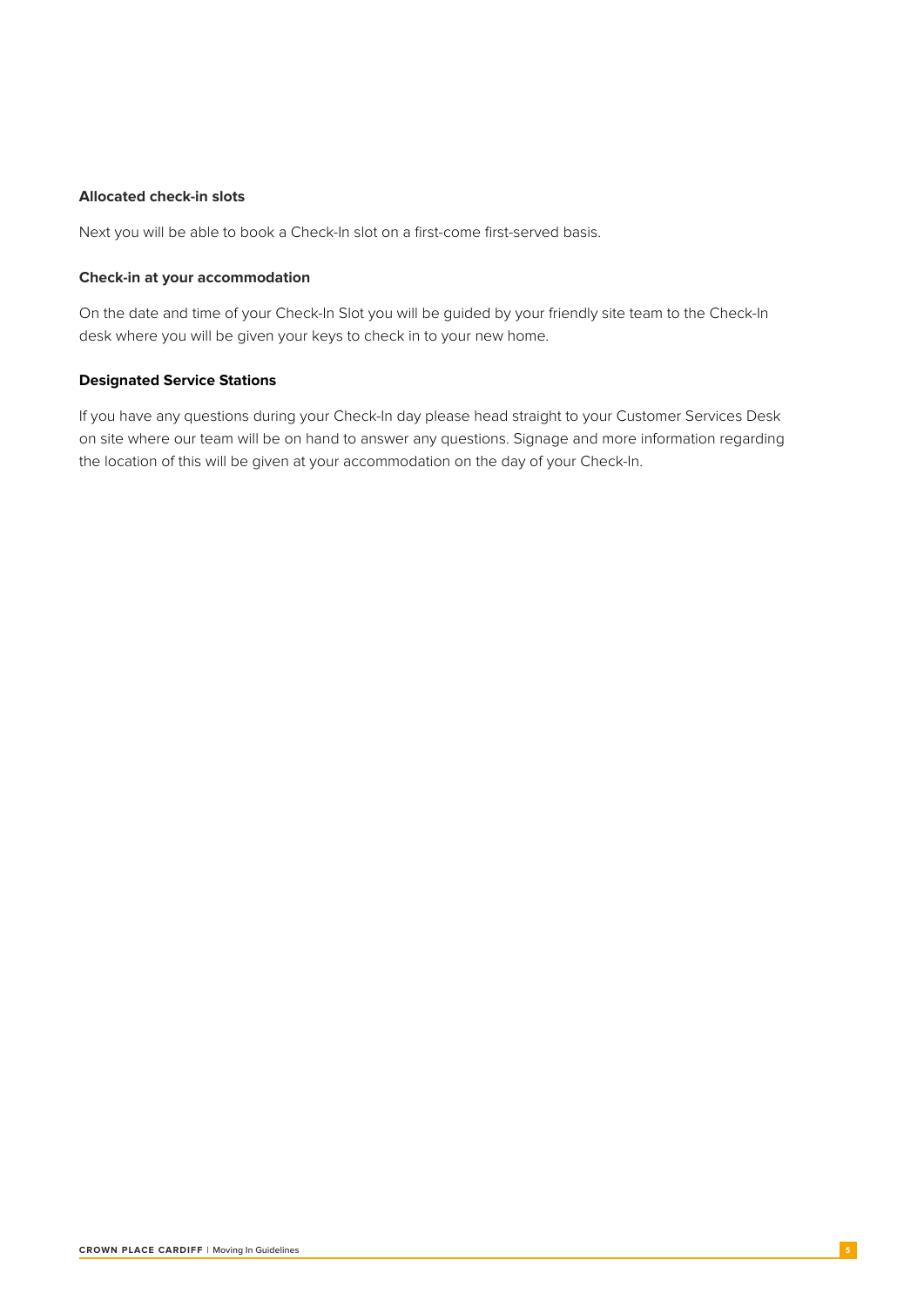# **YOUR HOME**

#### **Enhanced cleaning**

We have enhanced our thorough cleaning protocols even further to keep your new home Covid Secure. The entire accommodation site will be fully sanitised before check-in and high traffic areas such as stairwells, lifts and communal areas will be given extra attention.

Extra Cleaning services are available for you to purchase via your Collegiate Portal to assist you with keeping your apartment, including communal areas.

#### **Communal areas**

We are pleased to announce that all communal areas will be open!

The necessary adjustments have been made to allow for social distancing with your safety in mind and we will continue to monitor this in line with government guidance.

#### **Hand sanitising facilities**

Automatic hand sanitising stations will be located around the site for you to use.

#### **Mail**

Your mail will be delivered to your post box, situated at the ground floor by the reception and lift lobby. Any larger mail / parcels will be stored behind the reception. If your parcels need signing for, a member of the accommodation team will be happy to do this. Kindly be reminded to put your room number down and full name in English.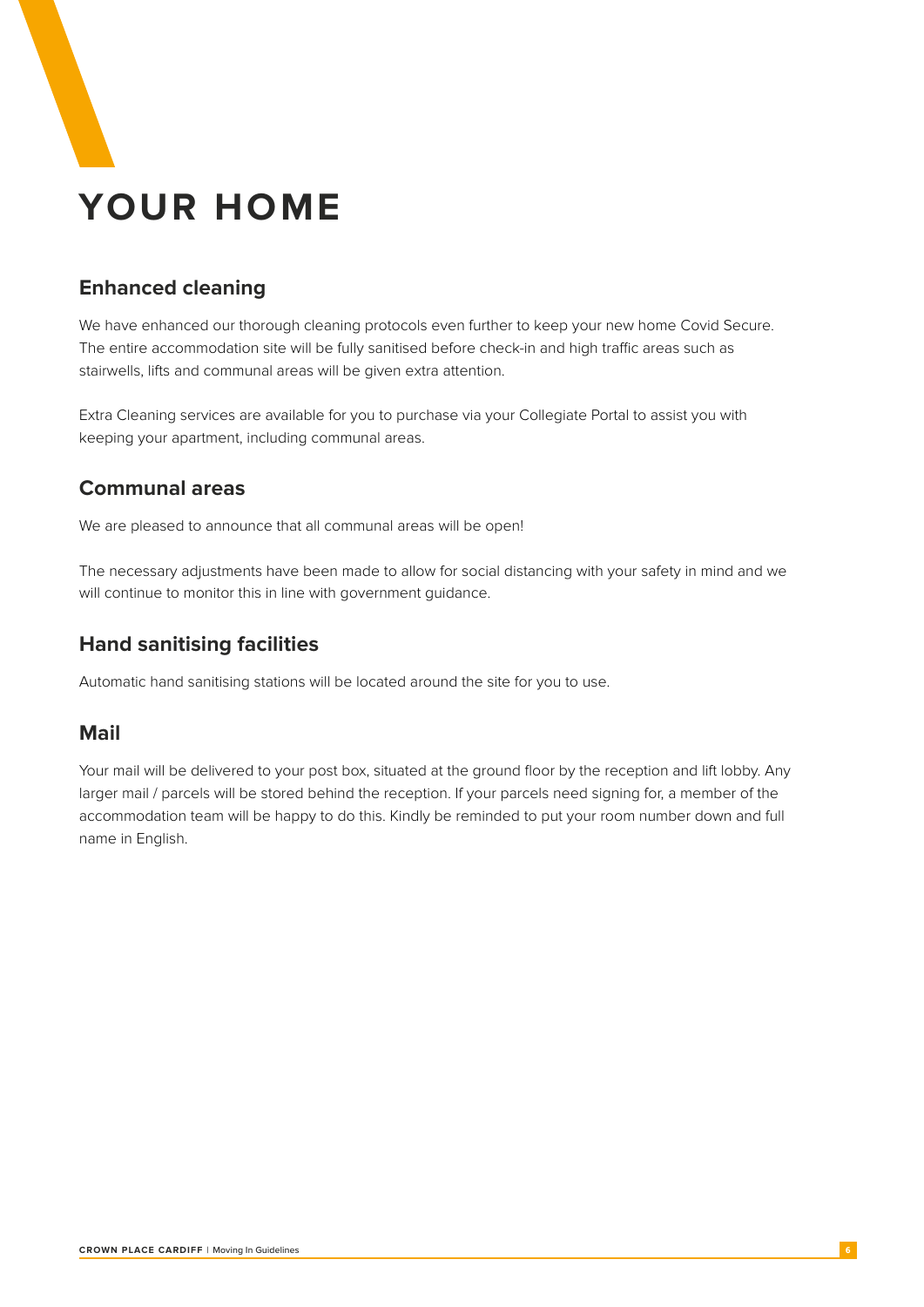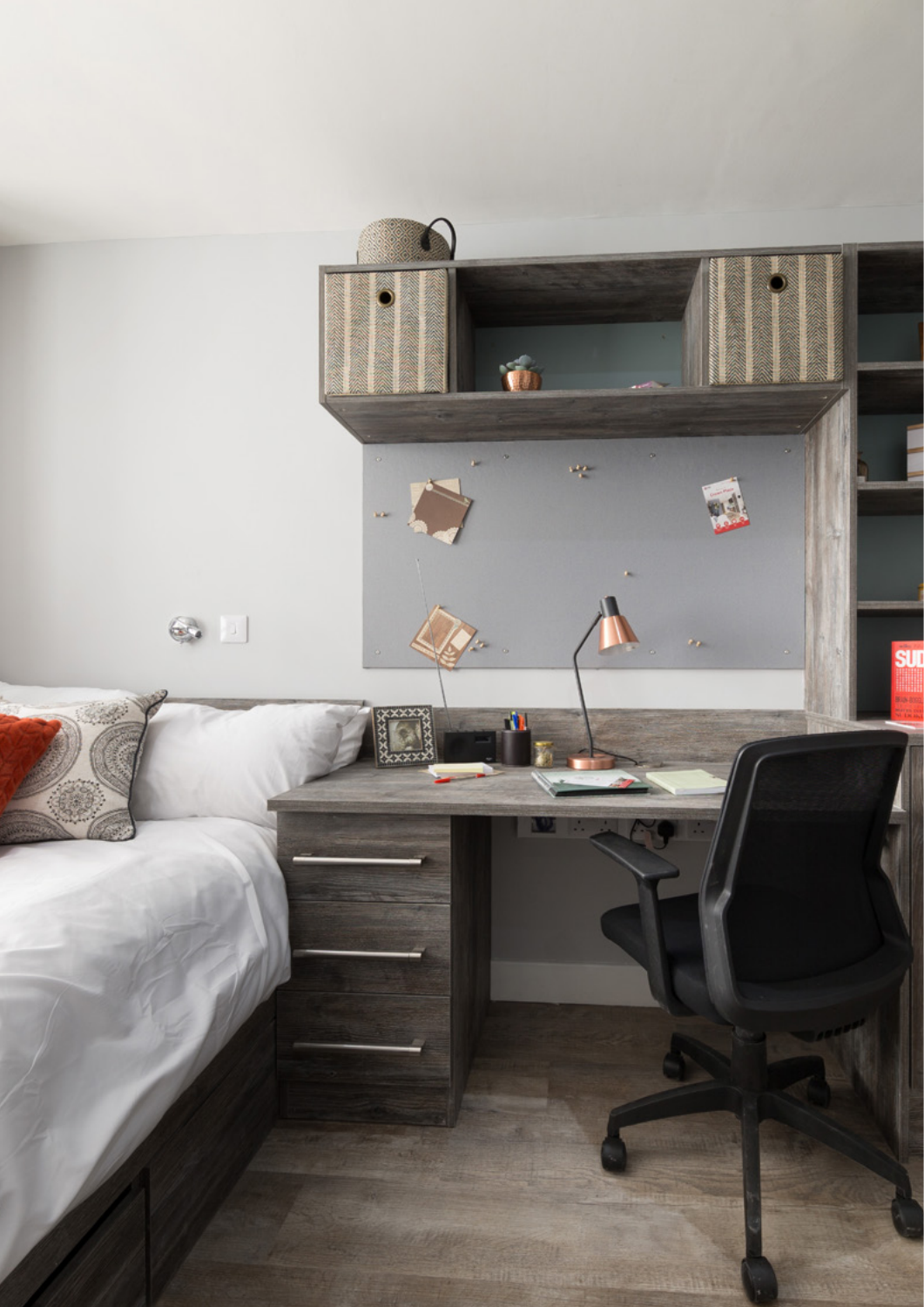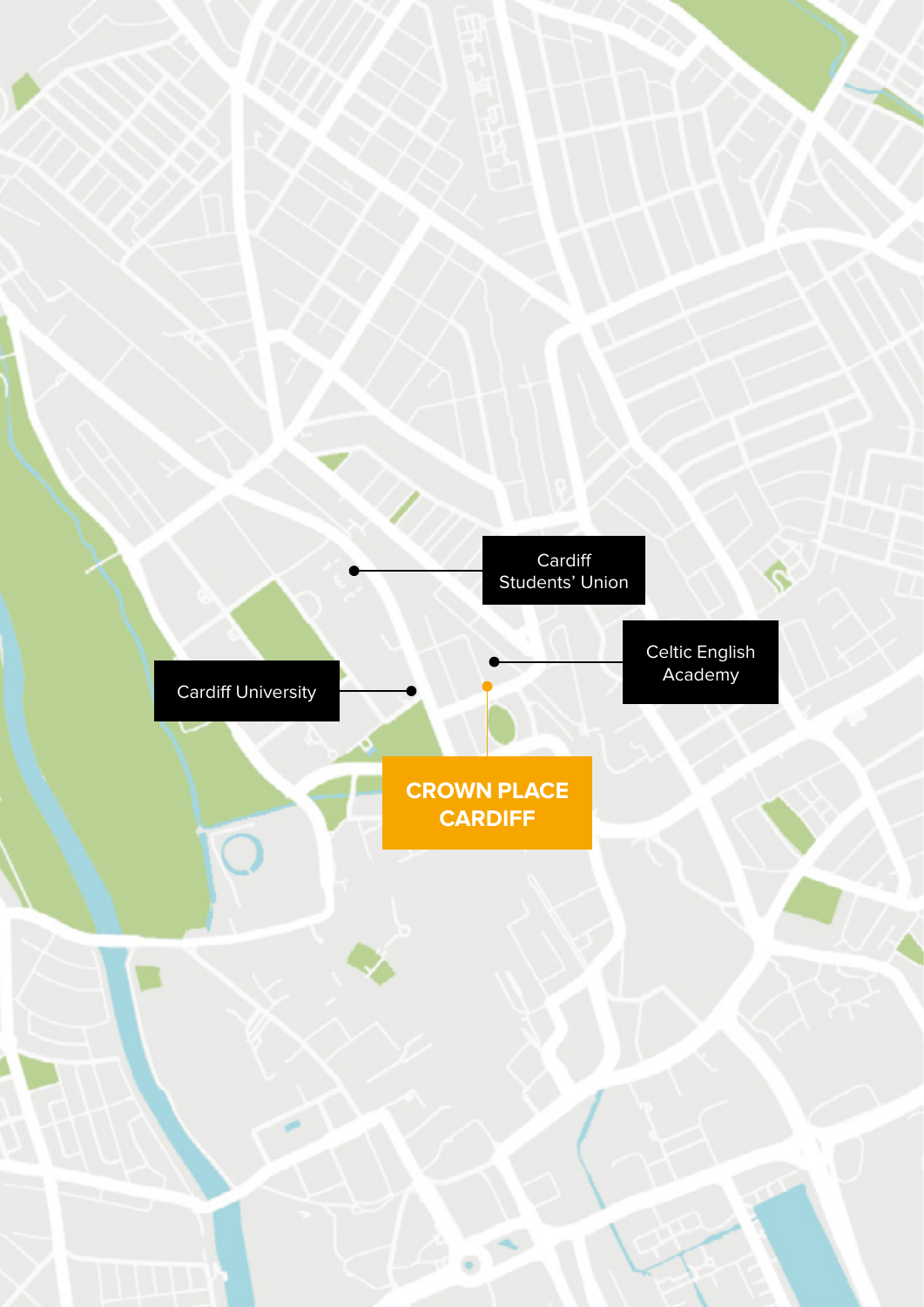

#### **Training**

We exceed the industry standard for training; our accommodation staff are all fully ANUK trained and have undertaken specific Covid-19 awareness training which ensures they have a full understanding of coronavirus and how to reduce its spread.

#### **Wellness**

At Collegiate we take a holistic approach to your wellness and our accommodation teams are here to fully support you and help you to settle into your new home.

All our Accommodation Managers and Assistant Managers are fully Mental Health First Aid trained by MHFAE and we have strong links with all Universities in all our cities, so there will always be somebody on hand to support you.

#### **Making new friends & building a community**

We have lots of exciting events planned for your arrival weeks and throughout the academic year. Depending on the Covid alertness level these may be delivered in person or virtually.

These are designed to help you make new friends and build a friendly supportive community within your new home.

#### **Student Experience**

We have student experience programmes in place which will give you plenty of opportunities to meet and make friends with your neighbours.

Whether you're in a studio or in a shared flat, you can rest assured that you and your new friends will be able to hang out together in your beautiful new home and take part in all the activities we have planned.

**Collegiate continue to closely monitor the Government guidance and will keep you informed accordingly if we are required to make any operational changes to the accommodation in which you are living.** 

**We are looking forward to a great new academic year ahead and cannot wait to welcome you to your new home.**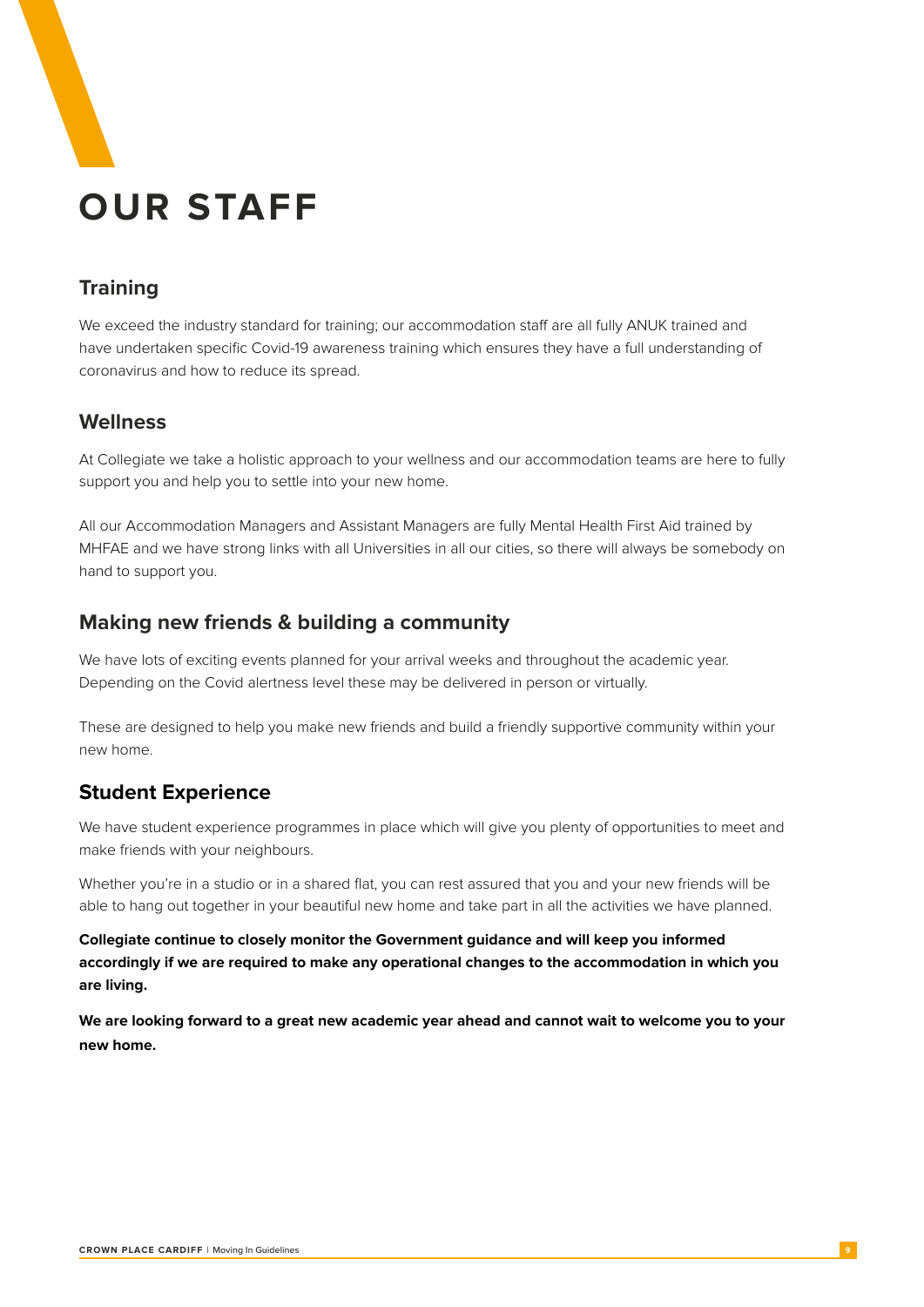## **MOVING IN REQUIREMENTS**

Please ensure that, before you move in, you have completed the following:

- Paid your £250 deposit
- Paid your first rental instalment, or full rent if applicable. Please be aware, no keys will be issued to you if rent has not been paid.
- Provided 1 x photo ID and 1 x proof of address, for yourself and your guarantor if applicable. 2 x passport photos and 1 x proof of student status.

If you have not done this prior to move in, you MUST bring all these with you on the day of your arrival. Without complete documentation, you will not be able to move in.

Absolutely no keys will be issued if a resident has not completed any of the above requirements.

#### **PLEASE ALSO BE AWARE WE ARE UNABLE TO ACCEPT ANY CASH PAYMENTS**

Should you need to complete an international bank transfer, let the team know; **crownplacecardiff@collegiate-ac.com**, and we will forward you the relevant details.

#### **What to bring**

| Bedroom                             | Kitchen                   | Bathroom                           |
|-------------------------------------|---------------------------|------------------------------------|
| Desk lamp                           | Pots & Pans               | <b>Towels</b>                      |
| Duvet and duvet cover*              | Tea towels                | Toilet roll                        |
| Clothes hangers                     | Cutlery                   | Soap and toiletries                |
| Sheets*                             | Plates and bowls          | Basic first aid kit (just in case) |
| Push Pins (notice board)            | Cups and drinking glasses | Washing tablets (in drum)          |
| Pillow and pillow cases             | Tin/Bottle Opener         |                                    |
| Laundry basket                      | Cleaning products         |                                    |
| Photos of family and friends        | Food to keep you going    |                                    |
| * Please ask the accommodation team | Kettle & toaster          |                                    |

What to bring to help you settle into your new home:

if you are unsure of sizes

When you need your own space to work or claim a moment of calm, your private apartment has it all.

Every room is bright, luxuriously fitted and finished to exacting standards. 24/7 broadband and Wi-Fi keeps you connected and our accommodation teams are always on hand. There's also superior security with CCTV.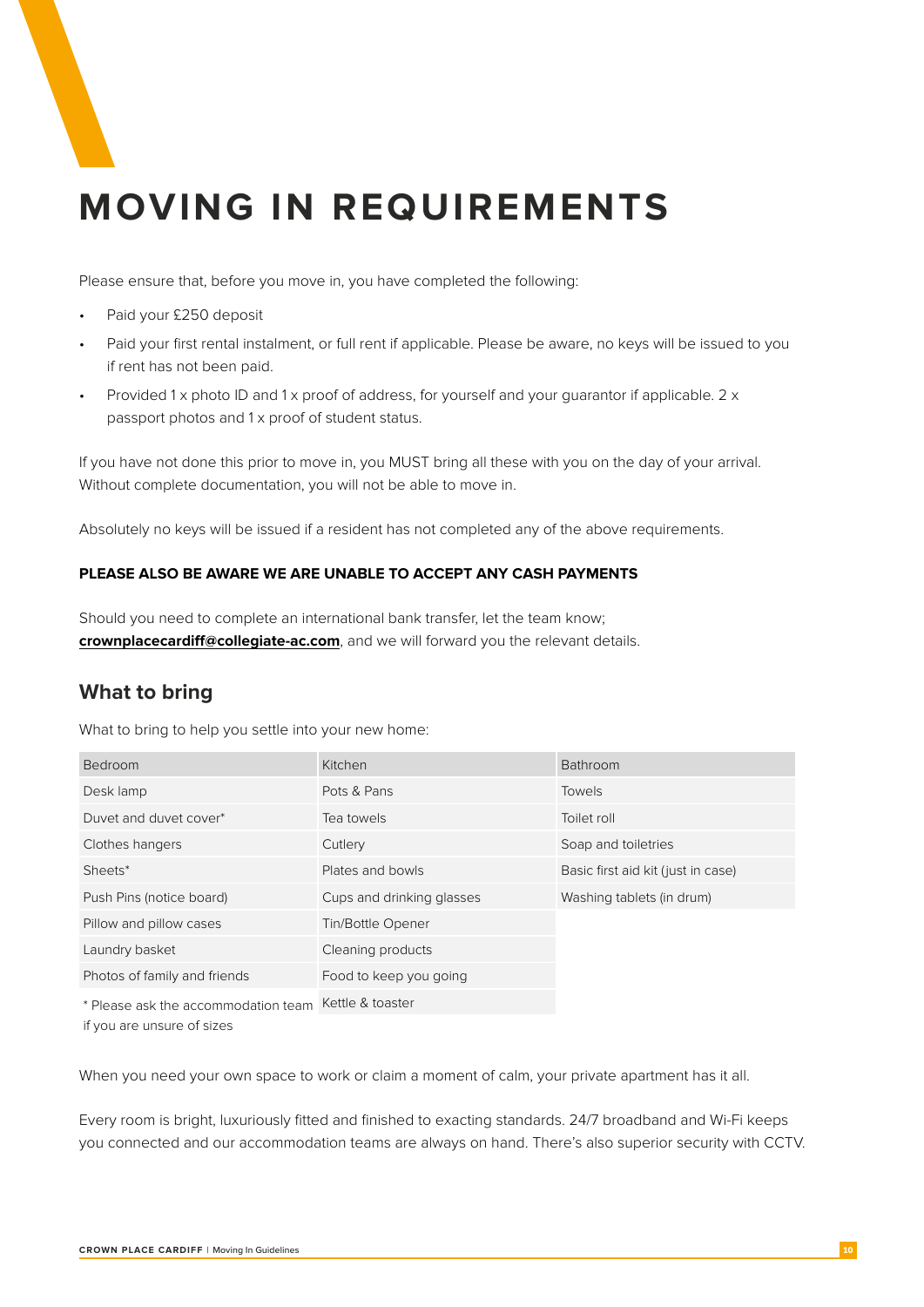

If you have any further queries please do not hesitate to contact us - you can send us an email at **crownplacecardiff@collegiate-ac.com**

You may also join the 2021/2022 Residents Facebook group, here you will be kept up to date with all the events and weekly notices about anything important. Search **'Crown Place Cardiff Community 21/22'**.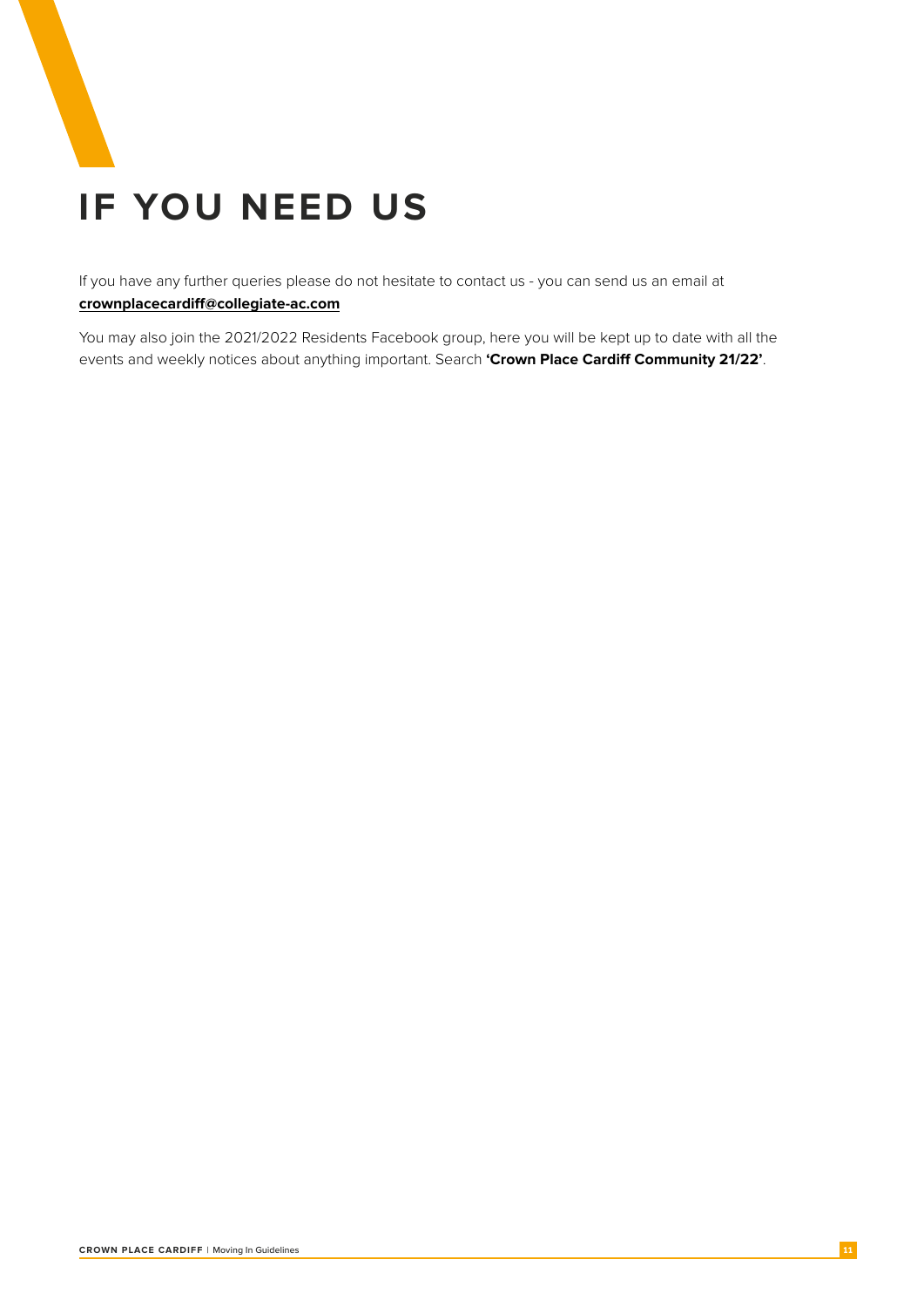